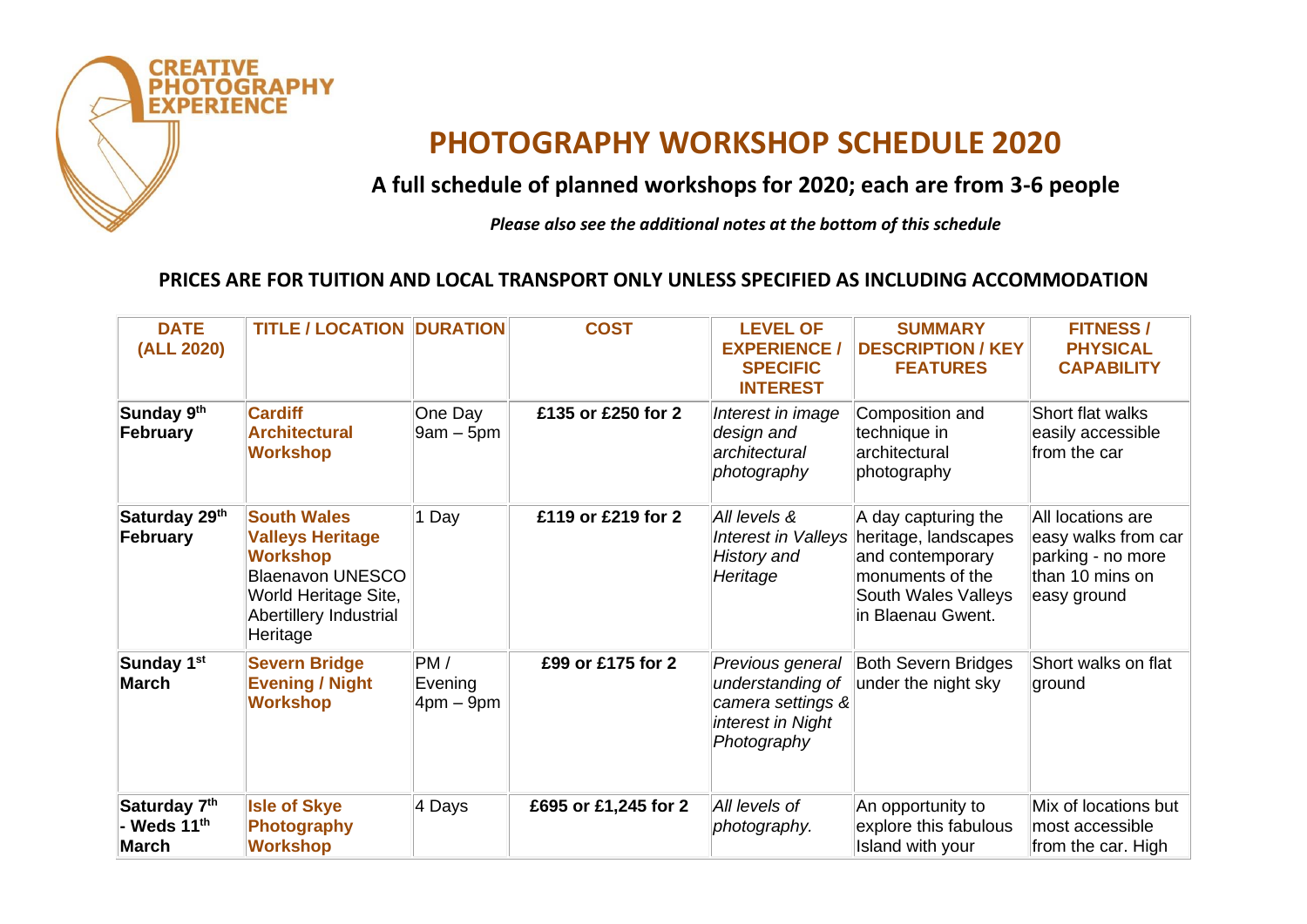|                                                           | A short break<br>workshop based at<br>the Isle of Skye and<br>including a stop at<br>Glencoe<br><b>Accommodation</b><br>included                          |                     |                                                                                                                                                                                | Interest in the<br>natural landscape                                  | camera. All<br>accommodation in<br>private rooms and<br>transfers included                                                                                                                     | level options are<br>weather dependent.<br>Reasonable level of<br>fitness preferable                                                                                    |
|-----------------------------------------------------------|-----------------------------------------------------------------------------------------------------------------------------------------------------------|---------------------|--------------------------------------------------------------------------------------------------------------------------------------------------------------------------------|-----------------------------------------------------------------------|------------------------------------------------------------------------------------------------------------------------------------------------------------------------------------------------|-------------------------------------------------------------------------------------------------------------------------------------------------------------------------|
| Saturday 21st<br><b>March</b>                             | <b>Shropshire Spring</b><br><b>Workshop</b><br><b>Church Stretton</b><br>area, Shropshire                                                                 | 1 Day               | <b>One Day Workshop</b><br>£135 / £250 for 2                                                                                                                                   | Some<br>experience.<br>Interest in the<br>natural landscape           | The hills and peaks<br>around Church<br><b>Stretton and Long</b><br>Mynd in Shropshire                                                                                                         | Walks of 2-3km and<br>climbs of up to<br>150m on undulating<br>ground. Ground<br>conditions can be<br>wet & slippery.                                                   |
| Saturday 28th<br>March $-$<br>Sunday 29th<br><b>March</b> | Snowdonia<br><b>Heritage Weekend</b><br>Explore the rich and<br>dramatic heritage of<br>Snowdonia from<br>Castles, to Slate<br>Mills and quarries         | 1 Day or<br>Weekend | Day Workshop £135 or<br>£250 for 2 One Day<br>£275 or £495 for 2<br><b>Weekend Option</b><br>Dawn Starts included<br>with weekend option:<br>additional with One Day<br>Option | History and<br>Heritage                                               | A variety of Heritage<br>Locations in<br>Snowdonia                                                                                                                                             | Walks of up to<br>800m ascent on<br>steep ground to<br>exposed locations.<br>Good level of fitness<br>and experience of<br>hillwalking in winter<br>conditions required |
| Friday 17 <sup>h</sup> -<br>Sunday 19th<br><b>April</b>   | <b>Brecon Beacons</b><br><b>Landscapes &amp;</b><br><b>Waterfalls</b><br>All areas of the<br><b>Beacons from Black</b><br>Mountains to<br>Carmarthen Fans | 3 Days              | £345 or £625 for 2                                                                                                                                                             | All levels of<br>photography.<br>Interest in the<br>natural landscape | A chance to explore<br>the landscapes in the<br><b>Brecon Beacons from</b><br>waterfalls, mountains<br>& upland landscapes<br>to historic buildings.<br>There's a dawn start<br>on days 2 & 3. | For those happy to<br>walk longer<br>distances to<br>locations on<br>undulating and<br>steep ground. We<br>also include a walk<br>up Pen y Fan to<br>catch dawn light.  |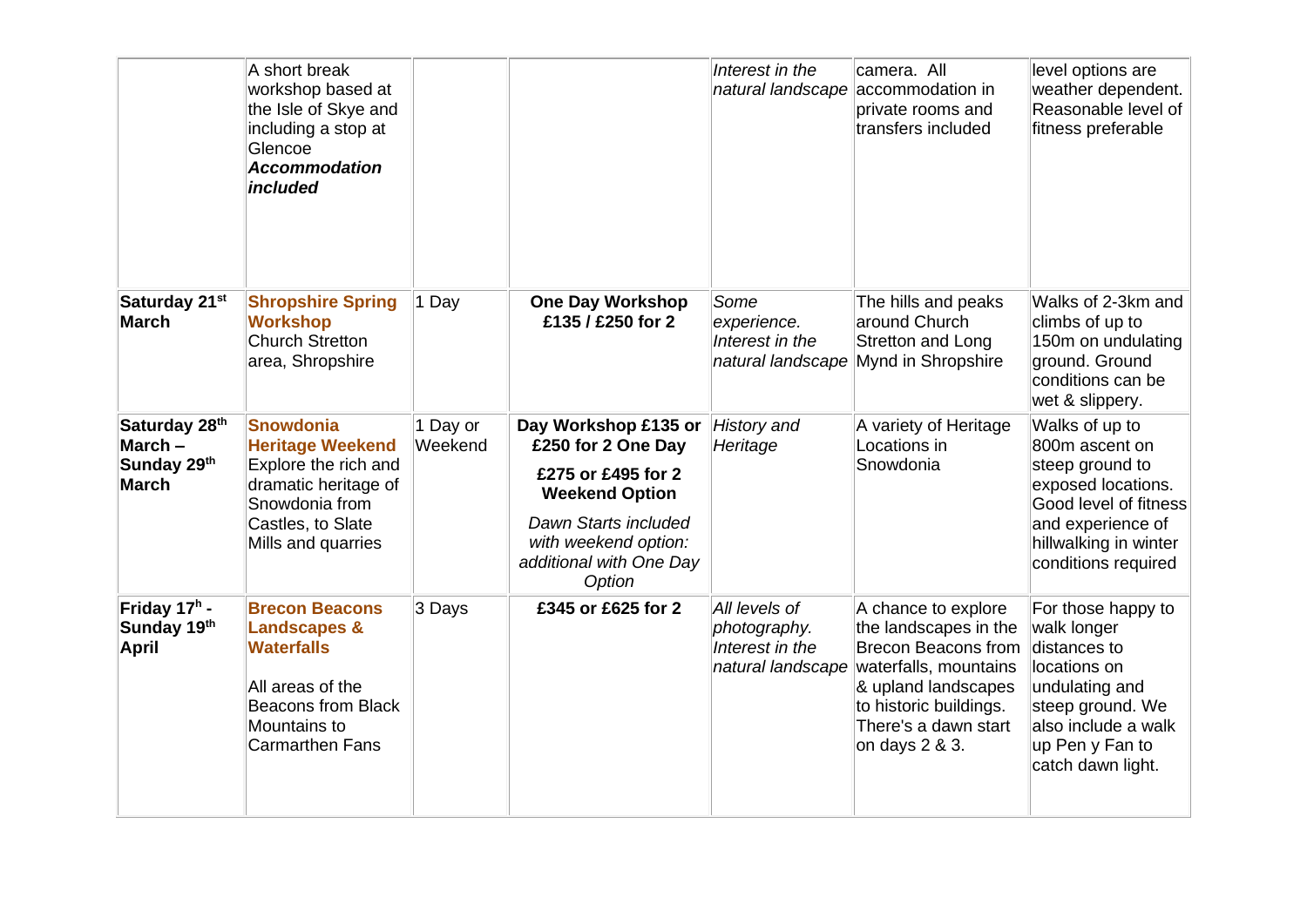| Sunday 26th<br><b>April</b>                             | <b>Wye Valley Spring</b><br><b>Workshop</b><br>From Symonds Yat<br>Rock to the Severn<br>Bridge                                                                                                                | 1 Day                                     | <b>One Day Workshop</b><br>£135 / £250 for 2                                         | Some<br>experience.<br>Interest in the<br>natural landscape                          | Capture the Wye<br>Valley with its<br>landscapes and<br>monuments from<br>Symonds Yat to the<br>Severn Bridges via<br>Tintern, Chepstow<br>Castle and Monmouth                                      | Easy and generally<br>flat walking at<br>locations within<br>short walk of cars                                                                                     |
|---------------------------------------------------------|----------------------------------------------------------------------------------------------------------------------------------------------------------------------------------------------------------------|-------------------------------------------|--------------------------------------------------------------------------------------|--------------------------------------------------------------------------------------|-----------------------------------------------------------------------------------------------------------------------------------------------------------------------------------------------------|---------------------------------------------------------------------------------------------------------------------------------------------------------------------|
| Friday 15th -<br>Sunday 17th<br><b>May</b>              | <b>Snowdonia Wild</b><br><b>Camping Weekend</b><br><b>Workshop (Friday /</b><br><b>Saturday</b><br>overnight)<br>Spend the night<br>under the stars and<br>wake up at dawn in<br>the mountains of<br>Snowdonia | $1/2$ Days                                | £149 or £275 for 2 (One<br>Day / Night)<br>£275 or £495 for 2 (Two<br>Days / Nights) | Aimed at outdoor<br>& camping<br>enthusiasts with<br>mountain walking<br>experience. | A workshop in the<br>mountains of<br>Snowdonia, from<br>Snowdon to the<br>Glyders and Tryfan                                                                                                        | Experienced<br>mountain walkers /<br>photographers only<br>with appropriate<br>camping experience<br>and equipment.                                                 |
| Saturday 6th<br>June                                    | <b>Brecon Beacons</b><br><b>Beginners</b><br><b>Workshop</b><br><b>Talybont on Usk</b><br>area, Central<br><b>Beacons</b>                                                                                      | 1 Day                                     | £119 or £219 for 2                                                                   | <b>Beginners only</b>                                                                | A workshop largely<br>aimed at those<br>wanting to learn about<br>their cameras,<br>settings and controls.                                                                                          | Short walk on<br>undulating ground.<br>Ground conditions<br>can be wet &<br>slippery. Other<br>locations within<br>easy walk of cars                                |
| Saturday 20th<br>June / Sunday<br>21 <sup>st</sup> June | <b>Brecon Beacons</b><br><b>Summer Solstice</b><br><b>Camping</b><br><b>Workshop</b><br>(based at & around<br>Pen y Fan)                                                                                       | 2 Days (pm<br>Saturday &<br>am<br>Sunday) | £149 or £275 for 2                                                                   | Aimed at outdoor<br>& camping<br>enthusiasts.                                        | A workshop based at<br>Llyn y Fan Fach in the<br>Carmarthen Fans in<br>the Brecon Beacons.<br>We'll be wild camping<br>with some great<br>opportunities for dawn<br>& dusk light & the<br>night sky | Views of the<br>Carmarthen Fans<br>landscape. Involves<br>2 mile uphill walk to<br>camping spot and a<br>250m climb into the<br>hills in the evening<br>and at dawn |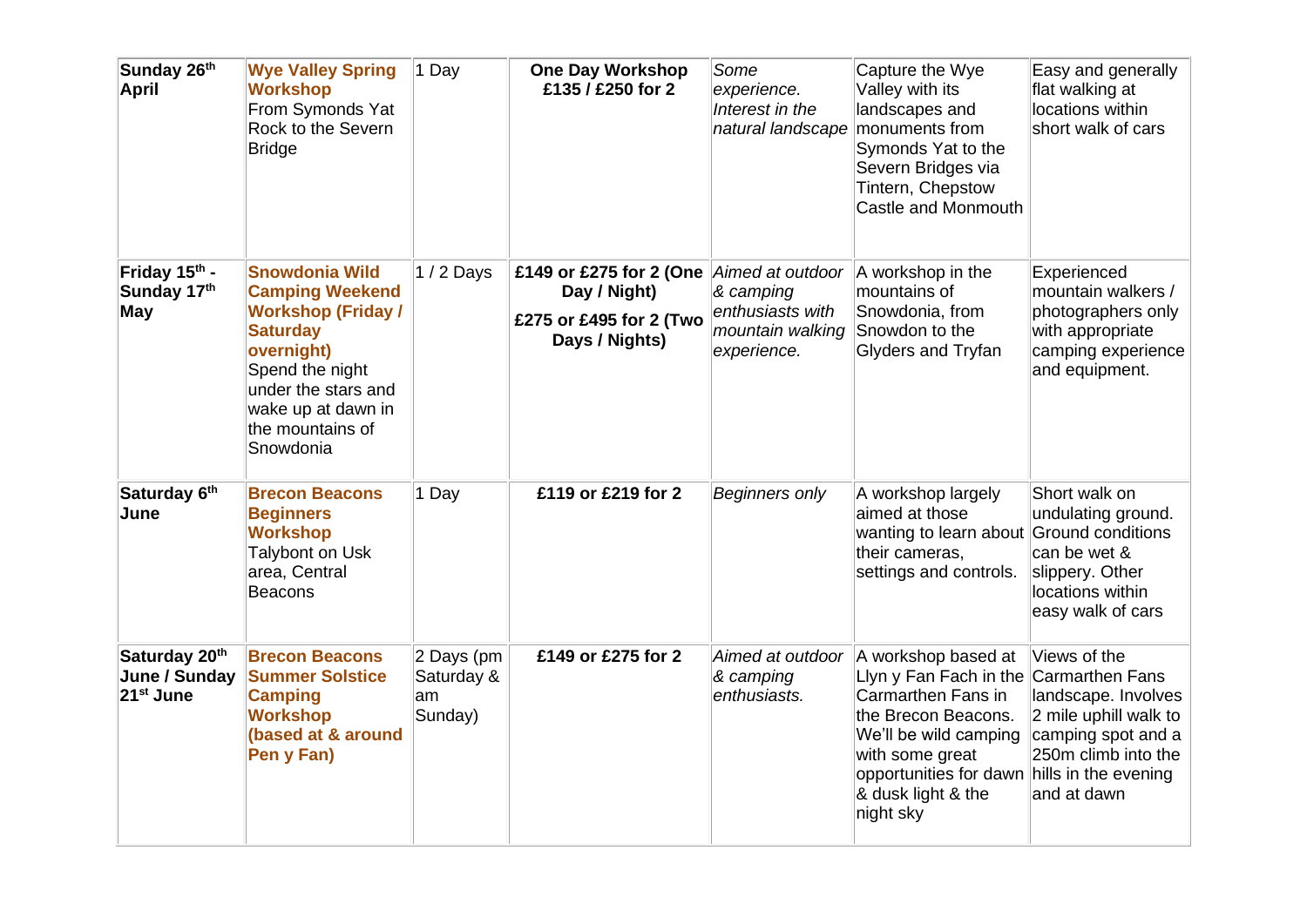| Saturday 1 <sup>st</sup><br><b>August</b><br>(plus additional<br>days depending <b>Workshop</b><br>on bookings) | <b>Gower Peninsula</b><br><b>Sunflowers and</b><br><b>Lavender</b>                                                       | 1 day (5pm<br>- 11pm<br>approx) | £99 or £175 for 2                                                                                                                            | All levels / Flower<br>enthusiasts!                                                   | Capturing the<br>amazing range of<br>flowers planted by the<br>National Trust at<br>Rhossili in Gower                                                                                          | Easy flat walking<br>maximum 1 mile<br>round trip from car<br>park                                           |
|-----------------------------------------------------------------------------------------------------------------|--------------------------------------------------------------------------------------------------------------------------|---------------------------------|----------------------------------------------------------------------------------------------------------------------------------------------|---------------------------------------------------------------------------------------|------------------------------------------------------------------------------------------------------------------------------------------------------------------------------------------------|--------------------------------------------------------------------------------------------------------------|
| Saturday 8 <sup>th</sup><br><b>August</b>                                                                       | <b>Brecon Beacons</b><br><b>Landscape</b><br><b>Workshop</b>                                                             | 1 Day                           | £119 or £219 for 2                                                                                                                           | All levels of<br>photography.<br>Interest in the<br>natural landscape                 | Camera Technique<br>and Composition in<br>Landscape<br>Photography                                                                                                                             | Short Walks but<br>steep or rocky in<br>places. Generally<br>Locations within<br>short walk of car.          |
| Wednesday                                                                                                       | Saturday 12 <sup>th</sup> – Northern Ireland<br><b>Week: Workshop 1</b><br>16 <sup>th</sup> September 4/5 day workshop   | 4/5 Day<br>option               | £795 or £1425 for 2                                                                                                                          | All levels of<br>photography.<br>Interest in the<br>natural landscape                 | An opportunity to<br>explore the coastline<br>and mountains of<br>Northern Ireland with<br>your camera. All<br>accommodation in<br>private rooms and<br>transfers included                     | Mostly short walks<br>but steep or rocky in<br>places. Generally<br>locations within 30<br>mins walk of car  |
| Wednesday<br>$16th -$<br>Saturday 19th<br>September                                                             | <b>Northern Ireland</b><br><b>Week: Workshop 2</b><br>3/4 day workshop                                                   | $3/4$ Day<br>option             | £645 or £1175 for 2                                                                                                                          |                                                                                       |                                                                                                                                                                                                |                                                                                                              |
| Thursday 24th<br>Sunday 27th<br><b>September</b>                                                                | <b>Newcastle &amp;</b><br><b>Northumberland</b><br>From Newcastle to<br>Hadrians Wall and<br>the Northumberland<br>Coast | Choice of 2<br>/3/4 Days        | 4 Day - £495 / £845 for $2$ All levels of<br>3 Day - £395 / £695 for 2<br>2 Day - £295 / £545 for 2<br>(Tuition and Local<br>Transport Only) | photography.<br>Interest in the<br>natural landscape<br>and $\prime$ or<br>cityscapes | A chance to explore<br>the mountains and<br>landscapes of the<br>North East; from<br>Newcastle<br>Cityscapes, upland<br>landscapes, coastal<br>landscapes to castles<br>and historic buildings | Generally short<br>walks of up to 30<br>mins to locations<br>but some such as<br>Hadrians wall are<br>hilly. |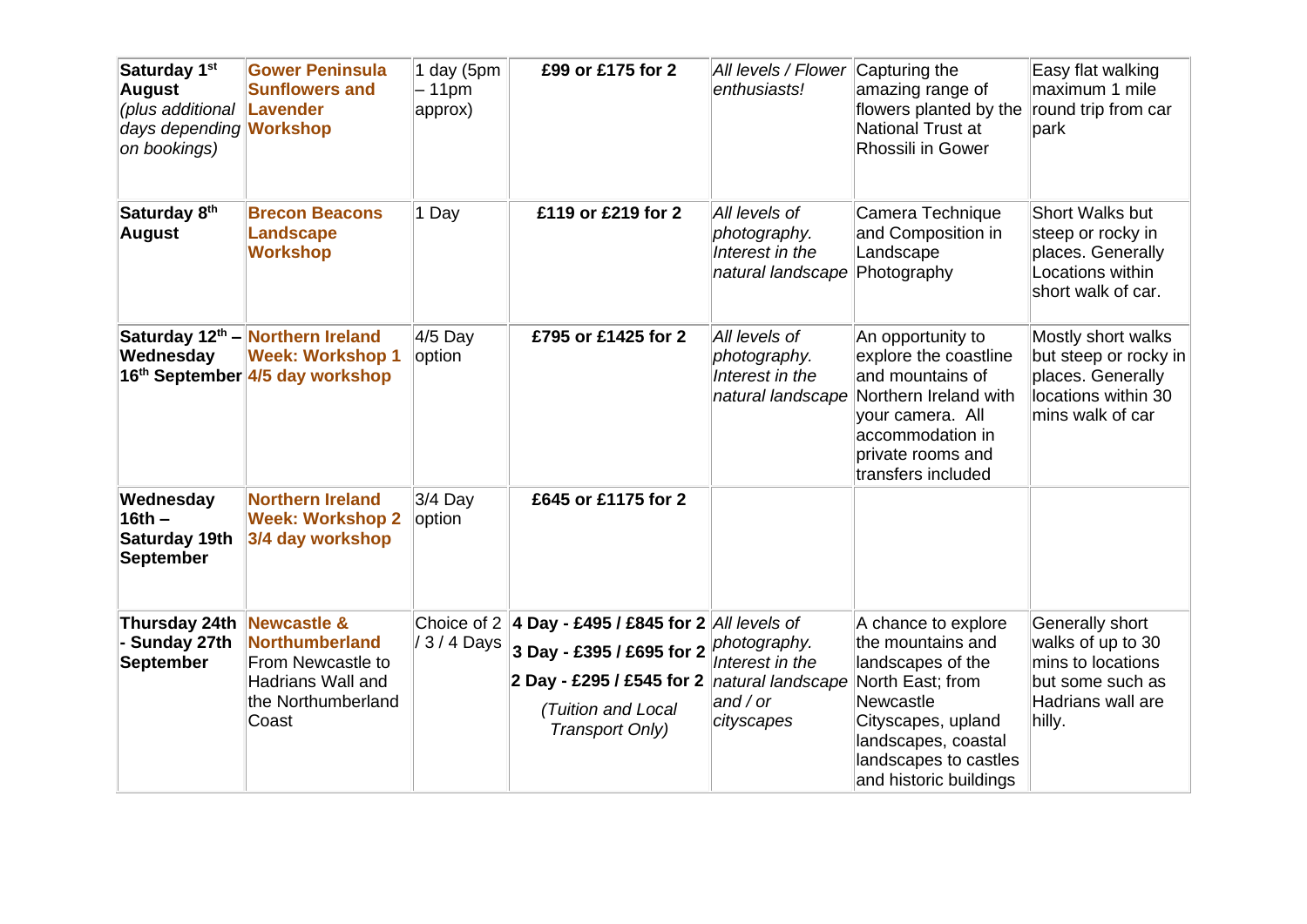| Saturday 3rd<br>and / or<br>Sunday 4 <sup>th</sup><br>October | <b>Dorset</b><br><b>Photography</b><br><b>Weekend</b><br>The amazing<br>Jurassic Coast and<br>landscape and<br>heritage of Dorset                          | One Day /<br>Weekend          | £135 or £250 for 2 (One Mixed<br>Day)<br>£275 or £495 for 2<br>(Weekend option)<br>Dawn Starts included<br>with weekend option:<br>additional with One Day<br>Option | photography<br>experience                                                                     | The landscapes and<br>coastline of Dorset<br>from Corfe Castle to<br>Durdle Door. A<br>chance to capture this<br>area at dawn, dusk<br>and at night time                                                      | Moderately<br>strenuous walks on<br>hilly or undulating<br>ground. Walks of up<br>to 4 miles. However<br>walks are all on<br>good paths and any<br>steep sections are<br>short |
|---------------------------------------------------------------|------------------------------------------------------------------------------------------------------------------------------------------------------------|-------------------------------|----------------------------------------------------------------------------------------------------------------------------------------------------------------------|-----------------------------------------------------------------------------------------------|---------------------------------------------------------------------------------------------------------------------------------------------------------------------------------------------------------------|--------------------------------------------------------------------------------------------------------------------------------------------------------------------------------|
| Friday 9th -<br>Sunday 11 <sup>th</sup><br><b>October</b>     | <b>Brecon Beacons 3</b><br><b>Day Autumn</b><br><b>Workshop</b><br>All areas of the<br><b>Beacons from Black</b><br>Mountains to<br><b>Carmarthen Fans</b> | 3 Days                        | £345 or £625 for 2 for<br>full 3 day workshop<br>or<br>£245 or £425 for 2 day<br>option<br>Dawn Starts included<br>with both options                                 | Mixed<br>photography<br>experience but<br>aimed at outdoor<br>enthusiasts                     | The landscapes of the Intended for those<br><b>Brecon Beacons from</b><br>waterfalls, mountains<br>and upland<br>landscapes to historic<br>buildings. There's the<br>option of a dawn start<br>on days 2 & 3. | happy to walk<br>longer distances on<br>undulating and<br>steep ground. We<br>also include a walk<br>up Pen y Fan to<br>catch dawn light.                                      |
| - 24 <sup>th</sup> October                                    | <b>Week from 17th A WEEK IN ITALY</b><br>Abruzzo<br>Photography<br>Workshop<br>Includes 2 days<br>$accommodation -$<br>other days excluded                 | 7 Days                        | £950 / £1,695 for 2<br>Also available by the<br>day for Abruzzo local<br>people                                                                                      | All levels of<br>photography.<br>Interest in the<br>natural landscape<br>& heritage of Italy  | Explore the beauty of<br>the Abruzzo Region of<br>Italy                                                                                                                                                       | <b>Generally locations</b><br>within short walk of<br>car though<br>significant walks of<br>up to 2-3 miles<br>around locations.<br>Some short climbs                          |
| Wednesday<br>28 <sup>th</sup> October                         | <b>Brecon Beacons</b><br><b>Night Sky Evening</b><br><b>Workshop</b>                                                                                       | Evening<br>$(5pm -$<br>9.30pm | £99 or £175 for two                                                                                                                                                  | Previous general<br>understanding of<br>camera settings &<br>interest in Night<br>Photography | A chance to learn how<br>to capture the night<br>sky in the Brecon<br>Beacons                                                                                                                                 | Short walks from<br>car with one 10 -15<br>min climb                                                                                                                           |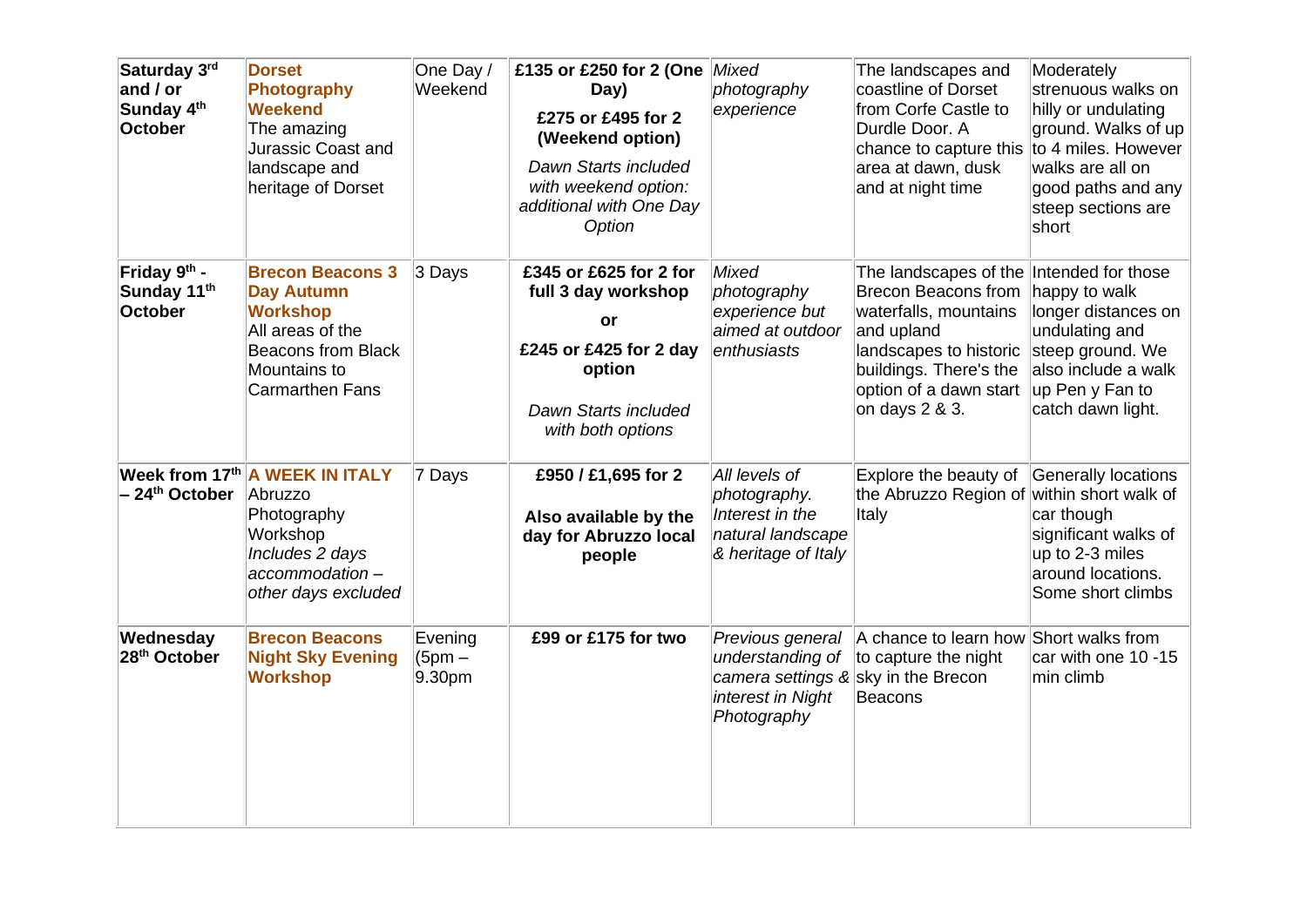| Saturday 31 <sup>st</sup><br>October-<br>Wednesday 4 <sup>th</sup><br>November | <b>Snowdonia Week 4</b><br><b>Day Workshop</b><br>From Harlech and<br><b>Barmouth to Capel</b><br>Curig and the<br>Snowdonia<br><b>Mountains</b><br><b>Accommodation</b><br>included    | $4$ days                        | £695 or £1245 for 2 (4<br>Days) | All levels of<br>photography.<br>Interest in the<br>natural landscape            | A chance to explore<br>the mountains and<br>landscapes of<br>Snowdonia; from<br>waterfalls, mountains<br>and upland<br>landscapes to castles<br>and historic buildings.                                 | Generally short<br>walks to locations<br>but a longer walk on<br>the Sunday into the<br>base of the Glyders<br>and Devil's Kitchen                                                      |
|--------------------------------------------------------------------------------|-----------------------------------------------------------------------------------------------------------------------------------------------------------------------------------------|---------------------------------|---------------------------------|----------------------------------------------------------------------------------|---------------------------------------------------------------------------------------------------------------------------------------------------------------------------------------------------------|-----------------------------------------------------------------------------------------------------------------------------------------------------------------------------------------|
| Weds 4 <sup>th</sup> – Sat<br>7 <sup>th</sup> November                         | <b>Snowdonia Week 3</b><br><b>Day Workshop</b><br>As above                                                                                                                              | $3$ days                        | £525 or £950 for 2 (3)<br>Days) | All levels of<br>photography.<br>Interest in the<br>natural landscape            | A slightly shortened<br>version of the 4 day<br>workshop above                                                                                                                                          | As above. We'll visit<br>all the iconic<br>locations included<br>within the 3 day<br>workshop                                                                                           |
| Sunday 8 <sup>th</sup><br>November                                             | Severn Bridge Time PM /<br><b>Lapse Workshop</b><br><b>The Second Severn</b><br>Crossing                                                                                                | Evening<br>$4$ pm $-$<br>8.30pm | £99 or £175 for 2               | Previous general<br>understanding of<br>interest in Time<br>Lapse<br>Photography | The bridge from both<br>English and Welsh<br>camera settings & sides We'll capture<br>sunset & the bridge at<br>night.                                                                                  | Short walks on flat<br>ground but with<br>slightly rocky<br>location                                                                                                                    |
| Saturday 14th -<br>Weds 18 <sup>th</sup><br>November                           | <b>Isle of Skye 4 Day</b><br><b>Photography</b><br><b>Workshop</b><br>A short break<br>workshop at the Isle<br>of Skye including<br>stop at Glencoe<br><b>Accommodation</b><br>included | 4 Days                          | £695 or £1,245 for 2            | All levels of<br>photography.<br>Interest in the<br>natural landscape            | The landscapes of the<br>fabulous Isle of Skye<br>from waterfalls,<br>mountains and<br>coastal landscapes to<br>historic buildings. All<br>accommodation in<br>private rooms and<br>transfers included. | Most locations are<br>within easy reach of<br>the car. However,<br>the Old Man of Storr<br>involves a 300m<br>climb on steep<br>ground and Elgol is<br>rocky and slippery<br>in places. |
| Weds 18 <sup>th</sup><br>- Saturday<br>21 <sup>st</sup> November               | <b>Isle of Skye 3 Day</b><br>Photography<br><b>Workshop</b><br>As above                                                                                                                 | 3 Days                          | £525 or £950 for 2              | All levels of<br>photography.<br>Interest in the<br>natural landscape            | A slightly shortened<br>version of the 4 day<br>workshop above                                                                                                                                          | As above. We'll visit<br>all the iconic<br>locations included<br>within the 3 day<br>workshop                                                                                           |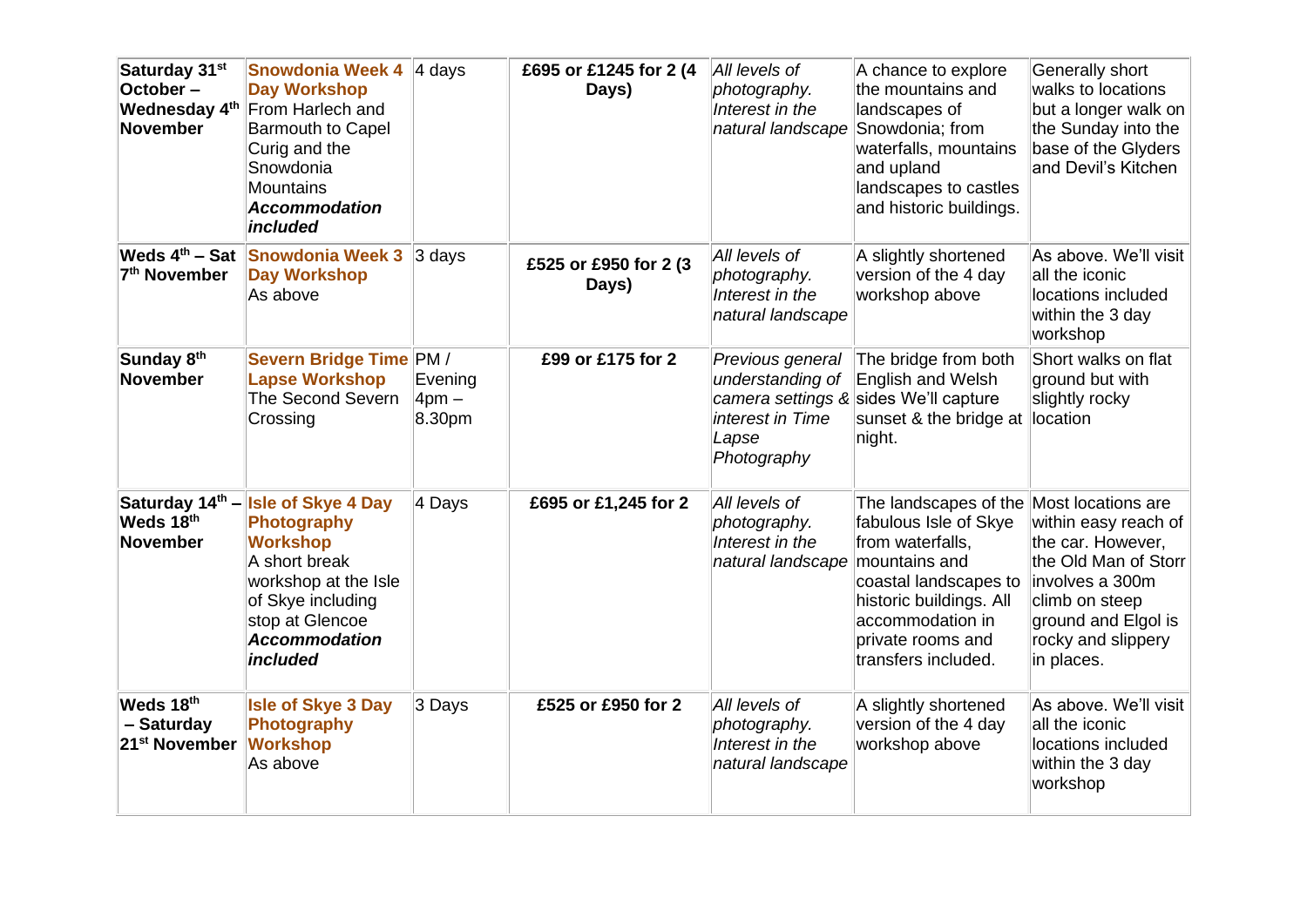| Weds 25th<br><b>November</b>          | <b>Cardiff</b><br><b>Architectural &amp;</b><br><b>Night Workshop</b>                                                              | Afternoon,<br>Evening &<br>Night from<br>12 noon -<br>8pm        | £119 or £219 for 2                                                                                                                                                           | Interest in image<br>design,<br>architectural<br>photography and<br>night photography                            | Composition and<br>technique in<br>architectural<br>photography                                                                                                             | Short flat walks<br>easily accessible<br>from the car                                                                                                                                       |
|---------------------------------------|------------------------------------------------------------------------------------------------------------------------------------|------------------------------------------------------------------|------------------------------------------------------------------------------------------------------------------------------------------------------------------------------|------------------------------------------------------------------------------------------------------------------|-----------------------------------------------------------------------------------------------------------------------------------------------------------------------------|---------------------------------------------------------------------------------------------------------------------------------------------------------------------------------------------|
| Sat 28th<br>& Sun 29th<br>November    | <b>London (Thames</b><br><b>Embankment &amp;</b><br><b>City of London)</b><br><b>Workshop</b><br>Cityscape Day /<br>Night workshop | 1 day or<br>Weekend                                              | Day Workshop £135 or<br>£250 for two<br><b>Weekend Workshop</b><br>£275 or £495 for two<br>Dawn Starts included<br>with weekend option:<br>additional with One Day<br>Option | Interest in image<br>design,<br>architectural<br>photography and<br>night photography                            | <b>Thames Embankment</b><br>and City of London<br>from Westminster to<br>Tower Bridge &<br>includes long<br>exposure & night<br>photography, showing<br>London at its best! | Flat in the main but<br>in total quite a lot of<br>walking with plenty<br>of steps to locations<br>& underground.<br>Expect to walk 6-8<br>mile during the day<br>carrying all<br>equipment |
| Wednesday<br>2 <sup>nd</sup> December | <b>Elan Valley Night</b><br><b>Sky Evening</b><br><b>Workshop</b>                                                                  | Evening<br>$(5pm -$<br>9.30pm                                    | £99 or £175 for two                                                                                                                                                          | Previous general<br>understanding of<br>camera settings & sky and car trails<br>interest in Night<br>Photography | A chance to learn how<br>to capture the night                                                                                                                               | Short walks from<br>car                                                                                                                                                                     |
| Saturday 5th<br><b>December</b>       | Glamorgan<br><b>Heritage Coast</b><br><b>Landscape &amp;</b><br><b>Heritage Workshop</b><br>Penarth & Vale of<br>Glamorgan         | 1 Day or<br>Weekend<br>with Gower<br>Workshop                    | I Day £135 / £249 for 2<br>Full Weekend - £275 or<br>£495 for 2<br>Dawn Starts included<br>with weekend option:<br>additional with One Day<br>Option                         | All levels of<br>photography.<br>Interest in the<br>natural landscape<br>/ coastal<br>photography                | A workshop based at<br>Cardiff, Penarth and<br>the Heritage Coast<br>from dawn to dusk                                                                                      | Walks of up to 1<br>hour in varying<br>terrain. There are a<br>couple of steep<br>climbs down to /<br>from the beaches.                                                                     |
| Sunday 6th<br><b>December</b>         | <b>Gower Landscape</b><br><b>Workshop</b><br>Mumbles, Three<br>Cliffs Bay, Rhossili                                                | 1 Day or<br>Weekend<br>with<br>Glamorgan<br>Heritage<br>Workshop | I Day £135 / £249 for 2<br>Full Weekend - £275 or<br>£495 for 2<br>Dawn Starts included<br>with weekend option:<br>additional with One Day<br>Option                         | All levels of<br>photography.<br>Interest in the<br>natural landscape<br>/ coastal<br>photography                | The coastal<br>landscapes of the<br>Gower Peninsula and<br>Bracelet Bay at<br>Mumbles from dawn<br>to dusk.                                                                 | Walks of up to 2-3<br>hours in varying<br>terrain. There are a<br>couple of steep<br>climbs down to /<br>from the beaches.                                                                  |